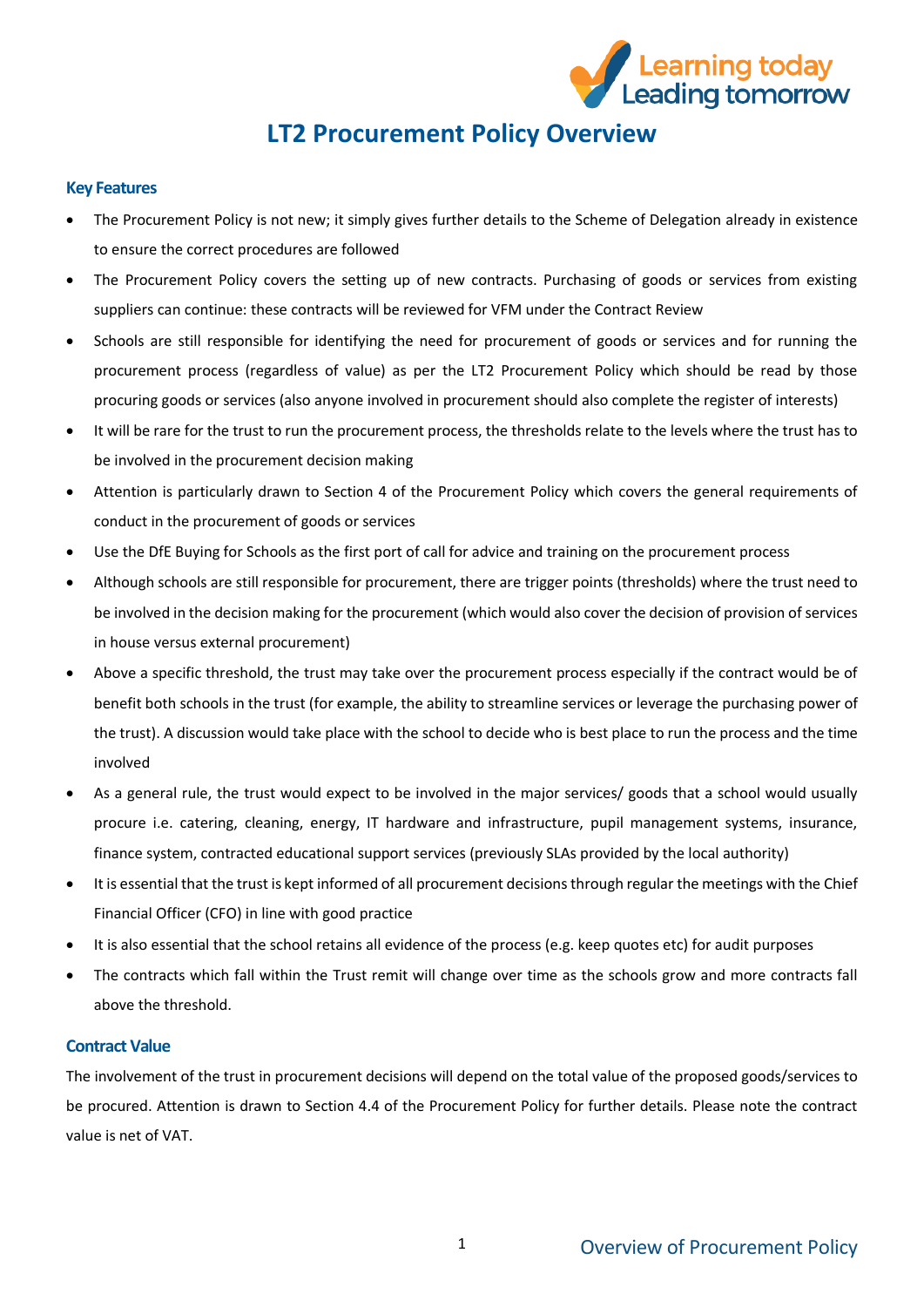

## Contract Value of Services

This can be difficult to evaluate especially if a rolling annual contract is entered into (not advisable). The total value of a service contract would usually be the number of years in the contract x annual cost. If no contract length is proposed, then for the purposes of the trust involvement in the procurement process, assume a typical contract length of 4 years. e.g. grounds maintenance contractor is sought quoting £7,000 p.a. Trust threshold for this procurement =  $4 \times £7,000 =$ £28,000.

#### Goods

This would be the total value of the proposed purchases over the expected duration of the contract (or use 4 years as a default).

e.g. exercise books bought each term at a cost of £4,000 – total cost in year £12,000. Contract Value (threshold) = 4 x  $£12,000 = £48,000.$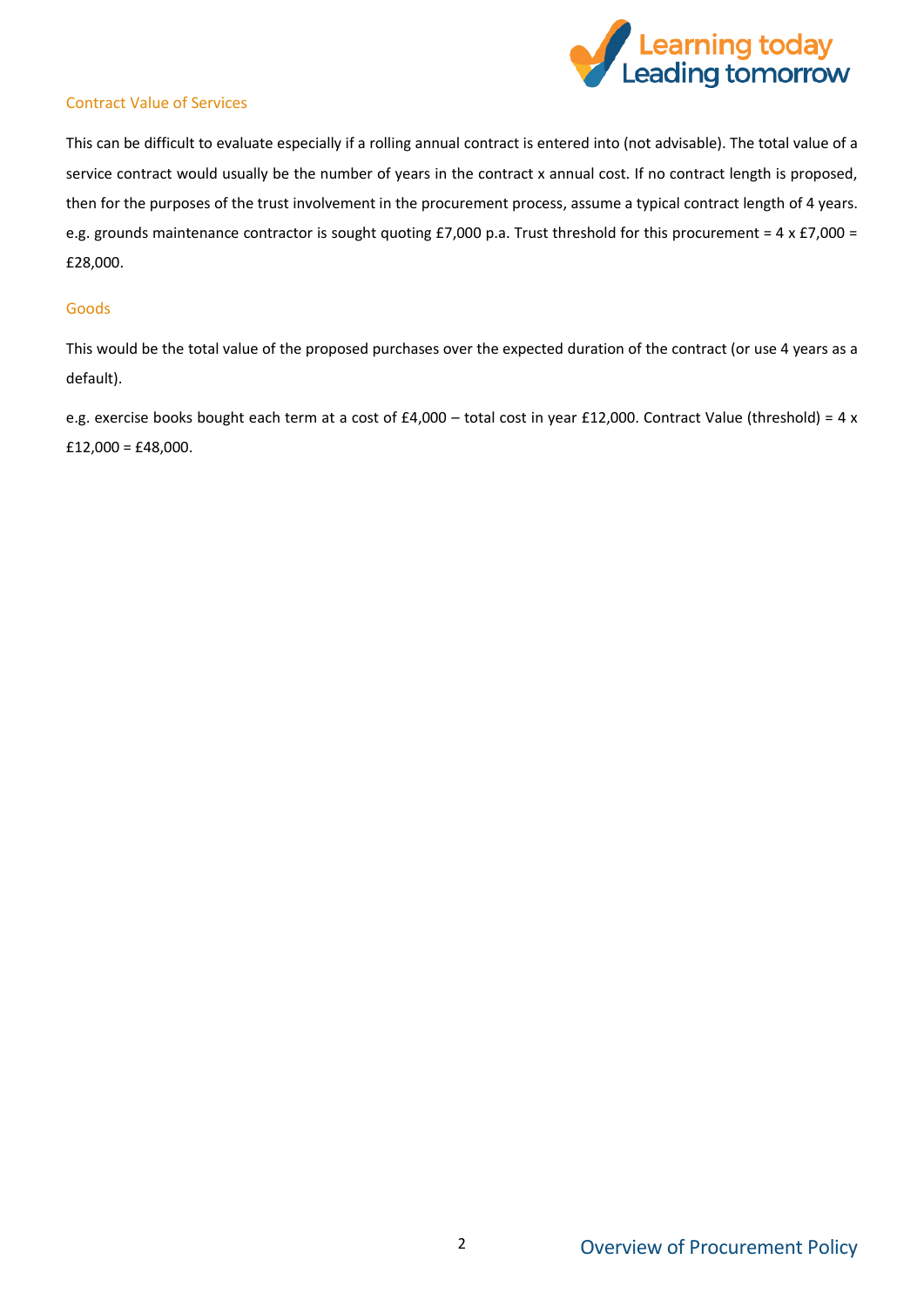

## **Summary of Procurement Pathways in LT2 Procurement Policy**